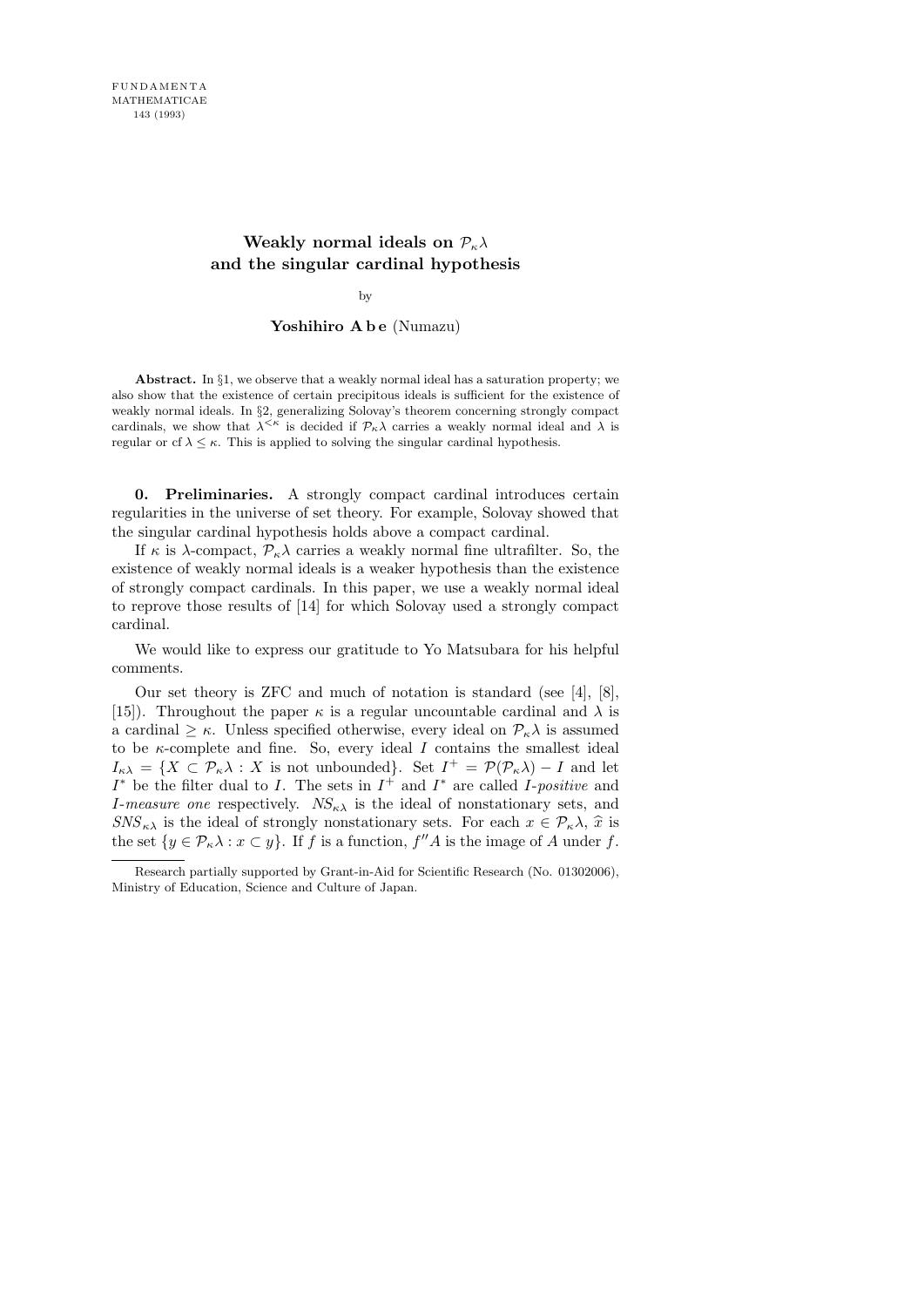1. Weakly normal ideals and saturated ideals. Weakly normal fine ultrafilters as well as weakly normal ideals defined below can be seen as a weak version of normal ultrafilters. On the other hand, the form of weak normality proposed by Mignone [10], which we call here "semi-weak normality", is a weakening of normality of filters.

DEFINITION. An ideal I on  $P_{\kappa}\lambda$  is weakly normal if for every regressive function  $f: \mathcal{P}_\kappa \lambda \to \lambda$ ,  $\{x \in \mathcal{P}_k \lambda : f(x) \leq \gamma\} \in I^*$  for some  $\gamma < \lambda$ . I is called semi-weakly normal if for all  $X \in I^+$  and all regressive functions  $f : X \to \lambda$ , there is a  $\gamma < \lambda$  such that  $\{x \in X : f(x) \leq \gamma\} \in I^+$ .

Our weak normality is a  $\mathcal{P}_{\kappa}\lambda$  generalization of weak normality for filters on  $\kappa$  due to Kanamori [7]. It appears in the proof of Theorem 2.1.

We begin by showing that weak normality is a combination of semi-weak normality and a saturation property.

LEMMA 1.1. I is weakly normal iff  $I$  is semi-weakly normal and there is no disjoint family of cf  $\lambda$ -many I-positive sets.

P r o o f. Suppose that I is weakly normal. Let  $X \in I^+$  and  $f: X \to \lambda$ be regressive. We extend f to  $g : \mathcal{P}_{\kappa} \lambda \to \lambda$  that is also regressive. Using weak normality of I, we can find  $Y \in I^*$  and  $\gamma < \lambda$  so that  $f(x) \leq \gamma$  for all  $x \in Y$ . Set  $Z = X \cap Y$ . Then  $g|Z = f|Z$  and  $Z \in I^+$ . Thus I is semi-weakly normal.

Next, assume that there exists a disjoint family  $\{A_{\alpha} : \alpha < \text{cf } \lambda \}$  of I-positive sets. Let  $\{\lambda_{\alpha} \mid \alpha < \text{cf } \lambda\}$  be a cofinal increasing sequence in  $\lambda$ . We may assume that  $A_{\alpha} \subset {\{\lambda_{\alpha}\}}$  for any  $\alpha < \text{cf } \lambda$ . Define a regressive function  $f: \mathcal{P}_{\kappa} \lambda \to \lambda$  by  $f'' A_{\alpha} = {\lambda_{\alpha}}$ . Since I is weakly normal,  $B = \{x :$  $f(x) \leq \gamma$   $\in I^*$  for some  $\gamma < \lambda$ . Now pick a  $\lambda_{\alpha} > \gamma$ . By the definition of f,  $A_{\alpha} \subset f^{-1}(\{\lambda_{\alpha}\})$  and  $f^{-1}(\{\lambda_{\alpha}\}) \cap B = \emptyset$ . This contradicts  $A_{\alpha} \in I^{+}$ .

Conversely, suppose that  $I$  is a semi-weakly normal ideal with no disjoint family of cf  $\lambda$ -many positive sets. If I is not weakly normal, there is a regressive function  $f : \mathcal{P}_{\kappa} \lambda \to \lambda$  such that  $\{x : f(x) \geq \gamma\} \in I^+$  for any  $\gamma < \lambda$ . Since I is semi-weakly normal, we can find a  $\gamma_0 < \lambda$  such that  $A_0 = \{x : f(x) < \gamma_0\} \in I^+ - I^*$ . Since  $\mathcal{P}_{\kappa} \lambda - A_0 \in I^+$ , we have a  $\gamma_1 < \lambda$  so that  $A_1 = \{x : \gamma_0 \le f(x) < \gamma_1\} \in I^+ - I^*$ . In the same way, for any  $\alpha < \text{cf } \lambda$ , we can define  $\gamma_{\alpha+1} < \lambda$  such that  $A_{\alpha+1} = \{x : \gamma_{\alpha} \leq f(x) < \gamma_{\alpha+1}\} \in I^+$ . For  $\alpha$  a limit ordinal less than cf  $\lambda$ , let  $\eta_{\alpha} = \sup{\{\gamma_{\beta} : \beta < \alpha\}} < \lambda$ . Since  ${x : \eta_{\alpha} \le f(x)}$  is *I*-positive, there is a  $\gamma_{\alpha}$  so that  $A_{\alpha} = {x : \eta_{\alpha} \le f(x)$  $\gamma_{\alpha}\}\in I^{+}-I^{*}.$ 

Contrary to our hypothesis, we now have a pairwise disjoint family  $\{A_{\alpha}$ :  $\alpha < \text{cf } \lambda$  of *I*-positive sets.

COROLLARY 1.2. If cf  $\lambda = \kappa$ , then I is weakly normal iff it is semi-weakly normal and κ-saturated.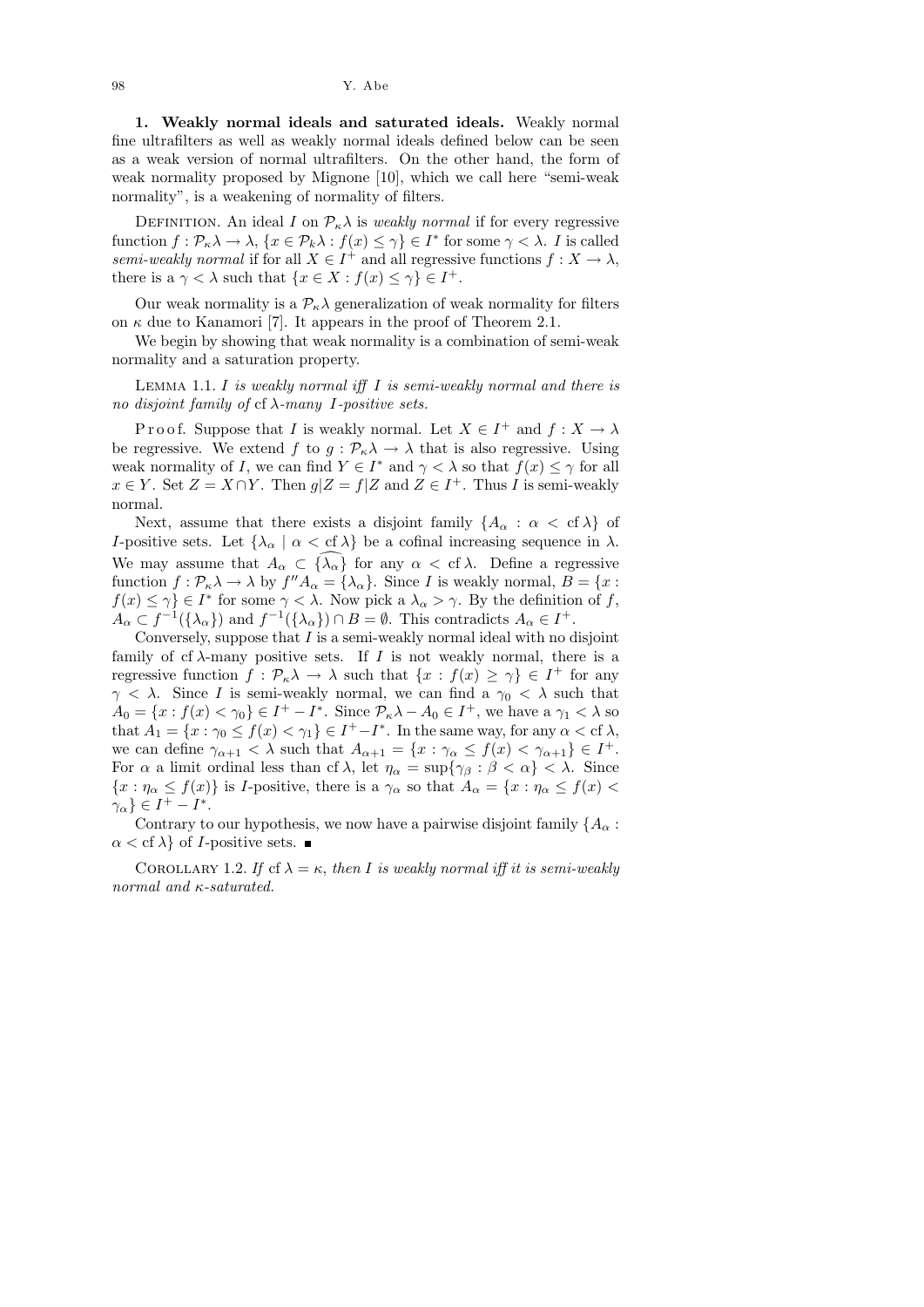COROLLARY 1.3. Let cf  $\lambda < \kappa$ . Then I is weakly normal iff I is cf  $\lambda$ saturated.

Proof. It is easy to show that every ideal is semi-weakly normal if cf  $\lambda < \kappa$ . For more on semi-weak normality, see [10] and [11].

1.2 and 1.3 show  $\kappa$  is large in some inner model if  $\mathcal{P}_{\kappa}\lambda$  carries a weakly normal ideal provided that cf  $\lambda \leq \kappa$ . It will be shown in [3] that the existence of weakly normal ideals on  $\mathcal{P}_{\kappa}\lambda$  is possible for  $\kappa$  with various degree of largeness.

Here we only state that some familiar ideals are not weakly normal.

COROLLARY 1.4. None of  $I_{\kappa\lambda}$ ,  $SNS_{\kappa\lambda}$ ,  $NS_{\kappa\lambda}$  is weakly normal.

P r o o f. It is known that  $P_{\kappa} \lambda$  is a disjoint union of  $\lambda$  stationary subsets (see [8] for example) and every extension of a weakly normal ideal is also weakly normal.

For normal ideals, easy observations suggest that:

COROLLARY 1.5. Every cf  $\lambda$ -saturated normal ideal is weakly normal.

Proof. Let  $f: \mathcal{P}_{\kappa} \lambda \to \lambda$  be regressive and  $A = \{ \gamma < \lambda : f^{-1}(\{\gamma\}) \in$ I<sup>+</sup>}. Since *I* is cf λ-saturated,  $|A| <$  cf λ. Set  $\delta = \sup A$ . Then  $\delta < \lambda$  and it is clear that  $\{x : f(x) \leq \delta\} \in I^*$ .

Conversely, saturated ideals produce weakly normal ideals under certain conditions. We already know some cases (1.3, 1.5). In fact, Corollary 1.8 below was proved in [2] using an analogue of Solovay's construction of incompressible functions (see [13]).

We use here a generic ultrapower which makes the proof much simpler.

DEFINITION. Let  $I$  and  $J$  be ideals.

- (1)  $J \leq_{RK} I$  if  $J = f_*(I) = \{X : f^{-1}(X) \in I\}$  for some  $f : \mathcal{P}_\kappa \lambda \to \mathcal{P}_\kappa \lambda$ . (2) For  $X \in I^+$ ,  $I|X = \{ Y \subset \mathcal{P}_{\kappa} \lambda : Y \cap X \in I \}$ , which is also an ideal.
- (3)  $I_{\delta} = f_*(I)$  for  $f : \mathcal{P}_{\kappa} \lambda \to \mathcal{P}_{\kappa} \delta$  such that  $f(x) = x \cap \delta$ .

PROPOSITION 1.6. Suppose that I is a precipitous ideal on  $P_{\kappa}\lambda$ . Then there is a semi-weakly normal ideal  $J \leq_{RK} I | X$  for some  $X \in I^+$ .

P r o o f. Let G be a generic filter for  $P_I$ , the poset of I-positive subsets of  $\mathcal{P}_{\kappa}\lambda$ , and let  $j: V \to M$  be the corresponding generic elementary embedding. Pick a name  $\underline{f}$  such that  $1 \Vdash_{P_I} \underline{f}$  represents sup  $j''\lambda$  in M. There are  $X \in I^+$  and  $f: X \to V$  with  $X \Vdash_{P_I} \overline{f} = \check{f}$ . Note that for every  $\alpha < \lambda$ ,  ${x \in X : f(x) \leq \alpha} \in I$ .

Suppose  $Y = \{x \in X : g(x) < f(x)\} \in I^+$ . Since  $Y \leq_{P_I} X, Y \Vdash_{P_I} \check{f}$ represents  $\sup j''\lambda$  and  $[g]_G < [f]_G$ . Thus  $Y \Vdash_{P_I} \exists \alpha < \lambda ([g]_G < j(\alpha))$ . So,  ${x \in Y : g(x) < \alpha} \in I^+$  for some  $\alpha < \lambda$ .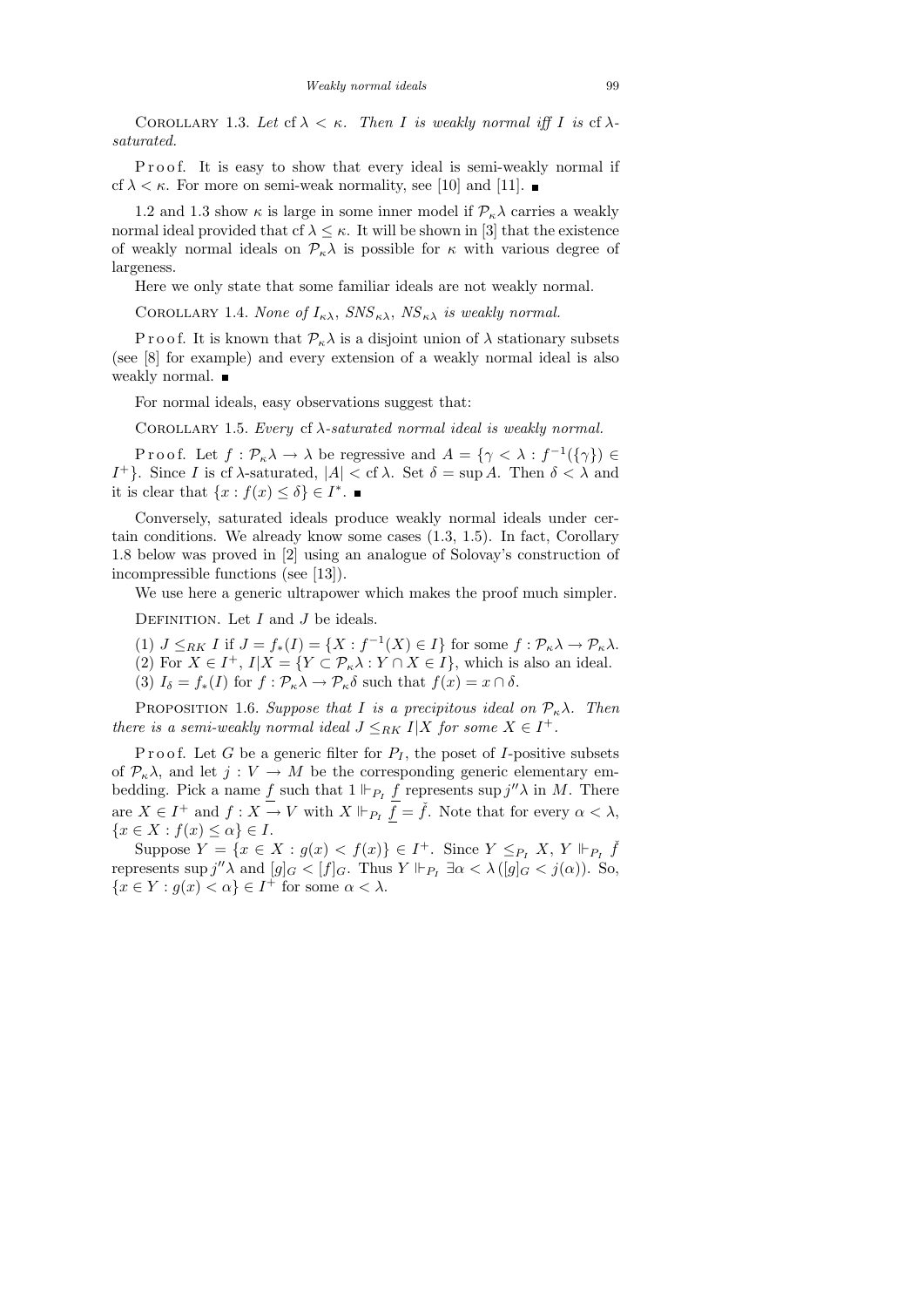Now if h is defined by  $h(x) = x \cap f(x)$  for  $x \in X$ , the above observation shows that  $J = h_*(I|X)$  is a semi-weakly normal ideal.  $\blacksquare$ 

As a corollary, we get the next theorem.

THEOREM 1.7. If I is a precipitous ideal on  $\mathcal{P}_{\kappa}\lambda$  with no pairwise disjoint family of cf  $\lambda$ -many I-positive sets, then for any  $X \in I^+$  we can find a  $Y \in P(X) \cap I^+$  and a weakly normal ideal  $J \leq_{RK} I|Y$ .

P r o o f. Use Lemma 1.1 and Proposition 1.6. ■

Yo Matsubara taught the author a simpler construction. Let  $J = \{Y \subset$  $\mathcal{P}_{\kappa}\lambda:1\Vdash_{P_I} [\mathrm{id}]\cap j''\lambda\in j(\mathcal{P}_{\kappa}\lambda-Y)\}.$  Then J is weakly normal.

Recall that any countably complete ideal with the disjointing property is precipitous, and every  $\kappa$ -complete  $\kappa^+$ -saturated ideal has the disjointing property. (See Foreman [5].)

COROLLARY 1.8. (i) If cf  $\lambda \geq \kappa$  and  $\mathcal{P}_{\kappa}\lambda$  carries a  $\kappa$ -saturated ideal, then there exists a  $\kappa$ -saturated weakly normal ideal.

(ii) If cf  $\lambda \geq \kappa^+$  and there is a  $\kappa^+$ -saturated ideal on  $\mathcal{P}_\kappa \lambda$ , then there exists a weakly normal ideal on  $\mathcal{P}_{\kappa}\lambda$ .

If  $\kappa$  is  $\lambda$ -compact, then it is  $\delta$ -compact for all  $\kappa \leq \delta < \lambda$ . So, one can ask whether the existence of a weakly normal filter on  $\mathcal{P}_{\kappa}\lambda$  assures the existence of one on  $\mathcal{P}_{\kappa}\delta$  for any  $\delta < \lambda$ .

If I is a normal ideal on  $P_{\kappa}\lambda$ , then  $I_{\delta}$  is also normal. But the situation is not clear for weak normality. We can only prove:

THEOREM 1.9. (1) If I is a weakly normal ideal on  $\mathcal{P}_{\kappa}\lambda$  and  $\mathrm{cf}\lambda \leq \kappa$ , then there is a weakly normal ideal for any  $\kappa \leq \delta < \lambda$  such that cf  $\delta \geq \kappa$ .

(2) If there is a  $\kappa^+(\kappa)$ -saturated ideal on  $\mathcal{P}_\kappa \lambda$ , then we have a weakly normal ideal on  $\mathcal{P}_{\kappa} \delta$  for all  $\delta < \lambda$  with  $\mathrm{cf } \delta \geq \kappa^+(\kappa)$ .

(3) If  $\mathcal{P}_{\kappa} \lambda$  carries a weakly normal ideal and cf  $\lambda > \kappa$ , then  $\mathcal{P}_{\kappa}$  cf  $\lambda$  also bears a weakly normal ideal.

(4) If  $\kappa < \delta < \lambda$ ,  $\kappa <$  cf  $\delta =$  cf  $\lambda$  and  $\mathcal{P}_{\kappa}\lambda$  carries a weakly normal ideal, then there exists a weakly normal ideal on  $\mathcal{P}_{\kappa}\delta$ .

P r o o f. (1) and (2) are clear from 1.2, 1.3, 1.8, and the fact that  $I_{\delta}$  is also  $\kappa^+(\kappa)$ -saturated for any  $\kappa^+(\kappa)$ -saturated ideal I on  $\mathcal{P}_\kappa\lambda$ .

(3) Let  $\kappa < \delta = \text{cf } \lambda < \lambda$ , let  $\{\lambda_{\alpha} \mid \alpha < \delta\}$  be a cofinal normal sequence in  $\lambda$ , and  $K_{\alpha} = [\lambda_{\alpha}, \lambda_{\alpha+1})$ . If  $f(\beta) =$  the unique ordinal  $\alpha$  such that  $\beta \in K_\alpha$ , then f is a mapping from  $\lambda$  onto  $\delta$ , and  $g: \mathcal{P}_\kappa \lambda \to \mathcal{P}_\kappa \delta$  defined by  $g(x) = f''x$  is also onto. For a weakly normal ideal I on  $\mathcal{P}_{\kappa}\lambda$ , define J by

$$
X \in J \quad \text{iff} \quad X \subset \mathcal{P}_{\kappa} \delta \text{ and } g^{-1}(X) \in I \, .
$$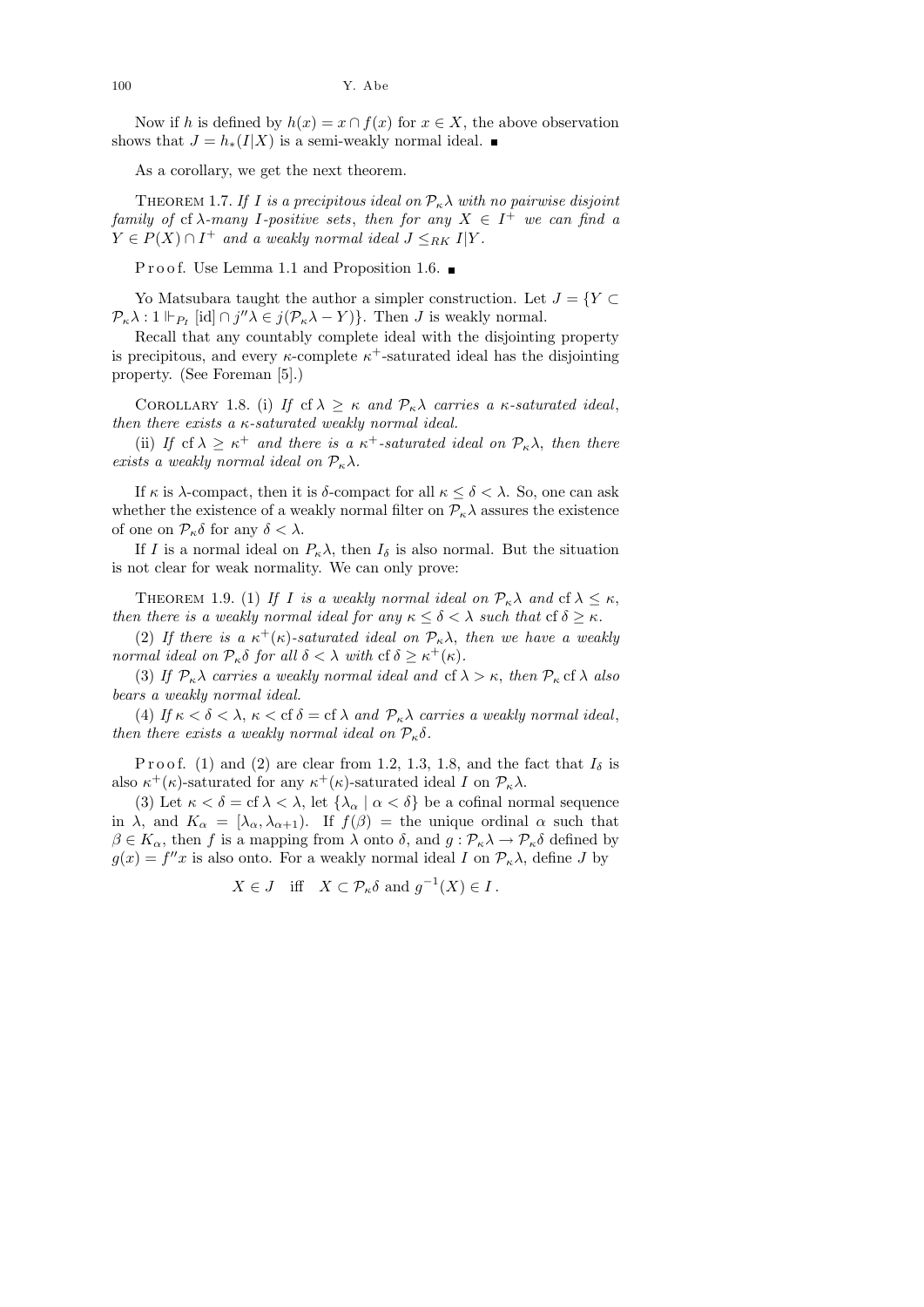Then J is a  $\kappa$ -complete proper ideal. For  $\alpha < \delta$ ,

$$
g^{-1}(\lbrace x : \alpha \notin x \rbrace) = \lbrace x \in \mathcal{P}_{\kappa} \lambda : f(\beta) \neq \alpha \text{ for all } \beta \in x \rbrace
$$
  
= 
$$
\lbrace x : x \cap K_{\alpha} = \emptyset \rbrace \in I.
$$

So,  $J$  is fine.

To see that J is weakly normal, let  $h : \mathcal{P}_{\kappa} \delta \to \delta$  be regressive. We have  $h \circ g(x) \in g(x)$  for all  $x \in \mathcal{P}_{\kappa} \lambda$  and  $g(x) = f''x$ . Thus  $h \circ g(x) = f(\gamma_x)$ for some  $\gamma_x \in x$ . Using weak normality of I, we can find a  $\gamma < \lambda$  such that  $X = \{x : \gamma_x \leq \gamma\} \in I^*$ . By our definition, f is increasing. Hence  $f(\gamma_x) \leq f(\gamma)$  for all  $x \in X$ , which means that  $\{x \in \mathcal{P}_{\kappa} \delta : h(x) \leq f(\gamma)\} \in J^*$ . (4) Set  $\eta = \text{cf } \lambda$ , let  $\{\lambda_\alpha \mid \alpha < \eta\}$  and  $\{\delta_\alpha \mid \alpha < \eta\}$  be cofinal normal

sequences of cardinals in  $\lambda$  and  $\delta$  respectively such that  $\lambda_0 \geq \delta$ , and let  $K_{\alpha}=[\lambda_{\alpha},\lambda_{\alpha+1})$  and  $L_{\alpha}=[\delta_{\alpha},\delta_{\alpha+1})$  for each  $\alpha<\eta.$ 

Define  $f: \lambda \to \delta$  and  $g: \mathcal{P}_{\kappa} \lambda \to \mathcal{P}_{\kappa} \delta$  so that  $f''K_{\alpha} = L_{\alpha}$  and  $g(x) = f''x$ . Then g is surjective and  $J = g_*(I)$  is weakly normal if I is weakly normal.

For the existence of weakly normal ideals, we give another construction in 2.7 and 2.10.

2.  $\lambda^{<\kappa}$  and the singular cardinal hypothesis. Solovay [14], using fine ultrafilters, proved that the size of  $\mathcal{P}_{\kappa}\lambda$  is decided if  $\kappa$  is  $\lambda$ -compact. Here we show that the existence of weakly normal filters is enough to get his results in several cases; we also consider the singular cardinal hypothesis.

THEOREM 2.1. If  $\lambda$  is regular and there is a weakly normal filter U on  $\mathcal{P}_{\kappa}\lambda$ , then  $\lambda^{\leq \kappa} = \lambda \cdot 2^{\leq \kappa}$ .

We just follow Solovay's argument. For the reader's convenience, we present the complete proof.

A minor observation on weakly normal filters is needed.

LEMMA 2.2.  $\{x : cf(\sup x) < \kappa\} \in U$  for every weakly normal filter U.

P r o o f. We only have to show that  $\{x : \sup x \in x\}$  has U-measure 0. Then  $\{x : x \text{ is cofinal in } \sup x\} \in U$  and the lemma is proved.

Suppose that  $\{x : \sup x \in x\} \in U^+$ . Since U is semi-weakly normal, there is a  $\gamma < \lambda$  such that  $\{x : \sup x \leq \gamma\} \in U^+$ . Now  $\{x : x \subset \gamma + 1\} \in I^+$ , contrary to U being fine.  $\blacksquare$ 

We define a filter  $D$  on  $\lambda$  by

 $X \in D$  iff  $X \subset \lambda$  and  $\{x : \sup x \in X\} \in U$ .

LEMMA 2.3. D is a  $\kappa$ -complete weakly normal filter on  $\lambda$  and  $\{\alpha : \text{cf } \alpha$  $\kappa$ }  $\in$  D.

P r o o f. It is clear that D is a  $\kappa$ -complete filter. For any  $\alpha < \lambda$ ,  $\{x :$  $\sup x \ge \alpha$  is a member of U, hence  $\{\beta : \beta \ge \alpha\}$  is in D. So D is uniform.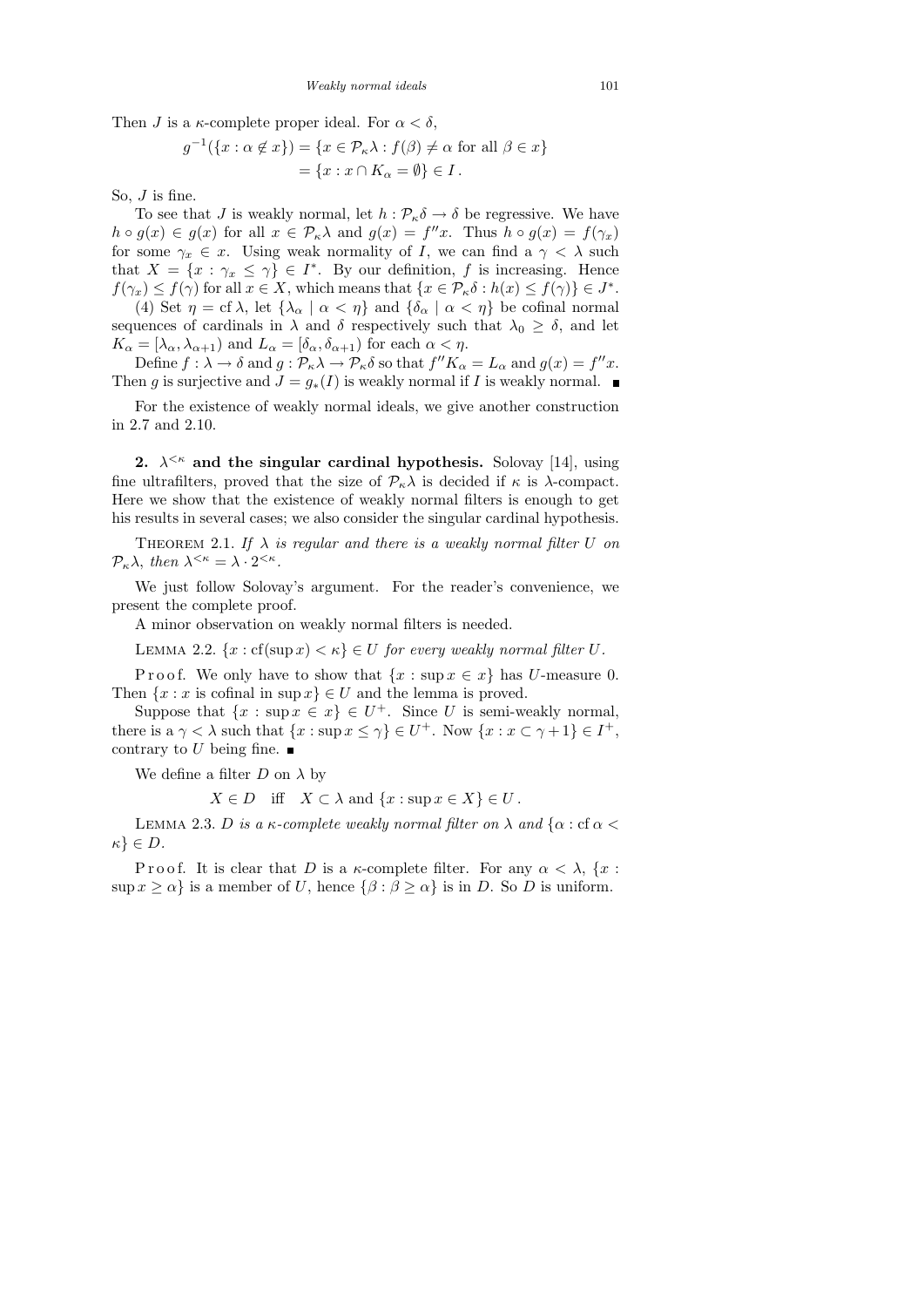Suppose that  $f : \lambda \to \lambda$  is regressive. Define  $g : \mathcal{P}_{\kappa} \lambda \to \lambda$  by  $g(x) =$ f(sup x). Then  $g(x) < \sup x$  for every  $x \in \mathcal{P}_{\kappa} \lambda$ . Pick a  $\gamma < \lambda$  such that  $A = \{x : g(x) \leq \gamma\} \in U$ . Then  $B = \{\sup x : x \in A\} \in D$  and  $f(\alpha) \leq \gamma$  for any  $\alpha \in B$ . This says that D is weakly normal.

By the previous lemma,  $\{x : cf(\sup x) < \kappa\} \in U$ . This obviously yields  $\{\alpha < \lambda : \text{cf } \alpha < \kappa\} \in D$ .

Let  $A_{\alpha}$  be a cofinal subset of  $\alpha$  whose cardinality is less than  $\kappa$  if cf  $\alpha < \kappa$ , and  $A_{\alpha} = 0$  otherwise.

Since D is uniform,  $X_{\eta} = {\alpha : A_{\alpha} - (\eta + 1) \neq \emptyset} \in D$  for every  $\eta < \lambda$ . By the weak normality of D, there is an  $\eta' < \lambda$  such that  $\{\alpha : A_{\alpha} \cap [\eta, \eta') \neq \emptyset\}$  $\in$  D. With this in mind, we can define inductively a sequence  $\{\eta_{\xi} \mid \xi$  $\lambda$  ⊂  $\lambda$  as follows:

$$
\eta_0 = 0,
$$
  
\n
$$
\eta_{\xi} = \sup \{ \eta_{\beta} : \beta < \xi \} \quad \text{for } \xi \text{ a limit ordinal,}
$$
  
\n
$$
\eta_{\xi+1} \text{ is chosen so that } \{ \alpha : A_{\alpha} \cap [\eta_{\xi}, \eta_{\xi+1}) \neq \emptyset \} \in L
$$

Let  $I_{\xi} = [\eta_{\xi}, \eta_{\xi+1})$  and  $\mathcal{M}_{\alpha} = {\xi < \lambda : I_{\xi} \cap A_{\alpha} \neq \emptyset}.$  Since  $I_{\xi}$ 's are disjoint and  $|A_{\alpha}| < \kappa$ , we have  $|\mathcal{M}_{\alpha}| < \kappa$  for every  $\alpha < \lambda$ . Moreover, for each  $\xi < \lambda$ ,  $\{\alpha : A_{\alpha} \cap I_{\xi} \neq \emptyset\} = \{\alpha : \xi \in \mathcal{M}_{\alpha}\}\in D$ .

Let  $\{x_{\zeta} : \zeta < \delta\}$  enumerate  $x \in \mathcal{P}_{\kappa}\lambda$ . Since D is  $\kappa$ -complete and  $|\delta| < \kappa$ and  $\{\alpha : x_{\zeta} \in \mathcal{M}_{\alpha}\}\in D$  for all  $\zeta < \delta$ , we have  $\{\alpha : x \subset \mathcal{M}_{\alpha}\}\in D$ . Hence  $\mathcal{P}_{\kappa}\lambda = \bigcup \{\mathcal{P}(\mathcal{M}_{\alpha}) : \alpha < \lambda\}.$  Now we have got  $\lambda^{\leq \kappa} = |\mathcal{P}_{\kappa}\lambda| = \lambda \cdot 2^{\leq \kappa}.$  The proof of Theorem 2.1 is complete.

Thus, as seen in [9], the following seems to be the most natural generalization of Solovay's theorem: if  $\lambda$  is regular and there is a precipitous  $\lambda$ -saturated ideal on  $\mathcal{P}_{\kappa}\lambda$  then  $\lambda^{\leq \kappa} = 2^{\leq \kappa} \cdot \lambda$ .

COROLLARY 2.4. If  $\mathcal{P}_{\kappa}\lambda$  carries a  $\lambda$ -saturated normal ideal with cf  $\lambda \geq \kappa$ , then  $\lambda^{<\kappa} = 2^{<\kappa} \cdot \lambda$ .

P r o o f. In case  $\lambda$  is regular, we can use the above theorem and Corollary 1.5. Suppose that cf  $\lambda = \delta, \kappa \leq \delta < \lambda$ , and I is a normal  $\lambda$ -saturated ideal on  $\mathcal{P}_{\kappa}\lambda$ . Then I is in fact  $\eta$ -saturated for some regular cardinal  $\eta < \lambda$ . For each regular cardinal  $\varrho$  between  $\eta$  and  $\lambda,$   $I_{\varrho}$  is also normal  $\eta\text{-saturated,}$ hence weakly normal by 1.5. So,  $\varrho^{\leq \kappa} = 2^{<\kappa} \cdot \varrho$ .

Since  $\lambda^{<\kappa} = \sup \{ \varrho^{<\kappa} : \varrho \text{ is a regular cardinal } < \lambda \},$  we get  $\lambda^{<\kappa} =$  $2^{<\kappa} \cdot \lambda$ .

By a similar argument, we get

PROPOSITION 2.5. If  $\lambda > c f \lambda = \kappa$  and there is a weakly normal ideal on  $\mathcal{P}_{\kappa}\lambda$ , then  $\lambda^{\leq \kappa} = 2^{\leq \kappa} \cdot \lambda$ .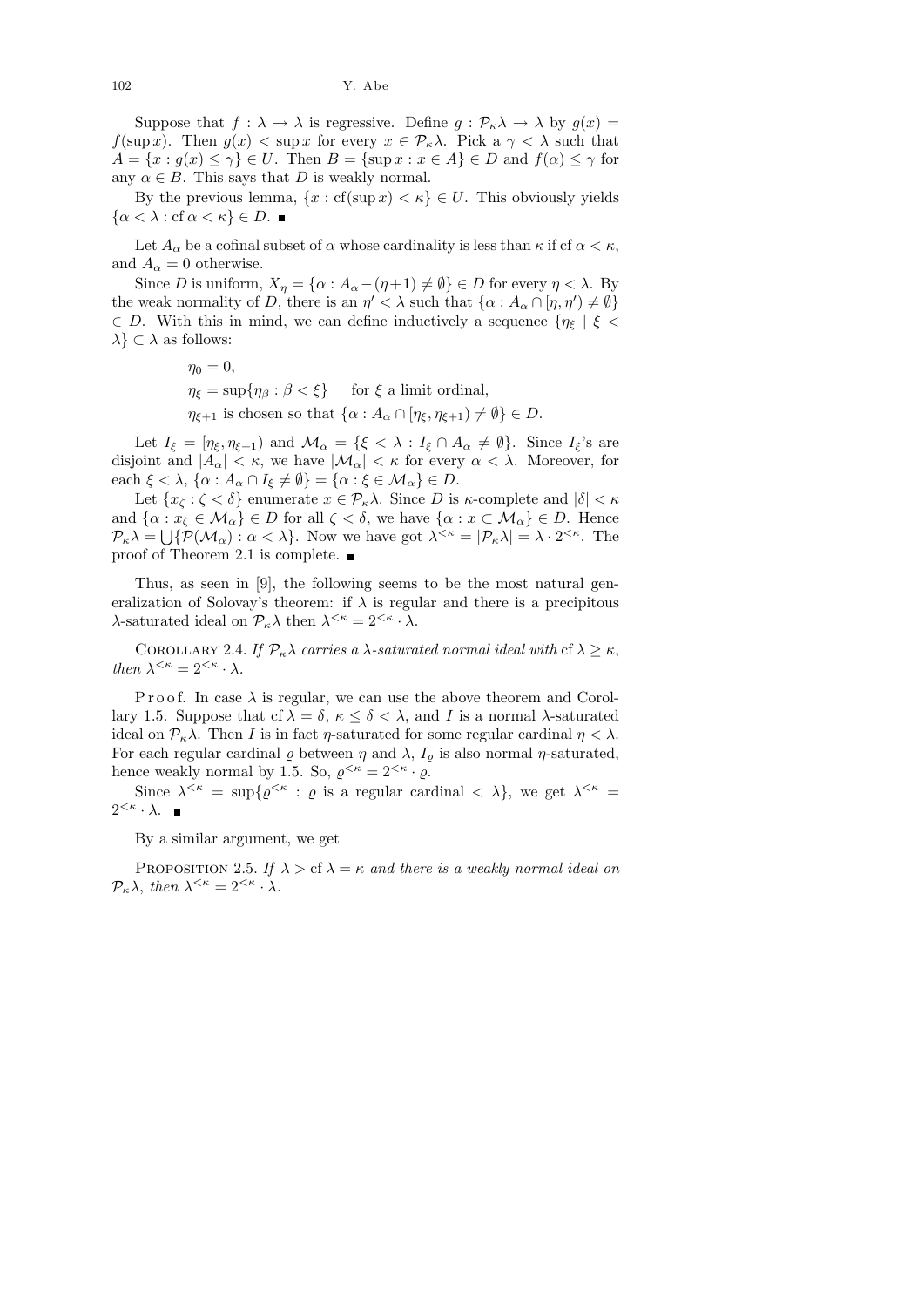P r o o f. Let I be a weakly normal ideal on  $\mathcal{P}_{\kappa}\lambda$ . Then I is  $\kappa$ -saturated and  $I_{\rho}$  is also  $\kappa$ -saturated for all regular  $\rho$  between  $\kappa$  and  $\lambda$ . Hence we can find a weakly normal ideal on  $\mathcal{P}_{\kappa}\varrho$  by Corollary 1.8, and  $\varrho^{<\kappa} = 2^{\lt;\kappa} \cdot \varrho$ .

COROLLARY 2.6. If there is a  $\kappa^+$ -saturated ideal on  $\mathcal{P}_\kappa \lambda$  and  $\lambda$  is a limit cardinal with cf  $\lambda \geq \kappa$ , then  $\lambda^{<\kappa} = 2^{<\kappa} \cdot \lambda$ .

The assumption of normality in 2.4 may be necessary to produce weakly normal ideals on  $\mathcal{P}_{\kappa}\varrho$  for  $\varrho < \lambda$ . The author was not able to get a weakly normal ideal on  $\mathcal{P}_{\kappa}\varrho$  from one on  $\mathcal{P}_{\kappa}\lambda$  although we have a weakly normal ideal on  $\mathcal{P}_{\kappa}$  cf  $\lambda$  as seen in 1.9.

If  $\kappa$  is  $\lambda$ -compact and cf  $\lambda < \kappa$ , Solovay's theorem says that  $\lambda^{<\kappa} = \lambda^+$ . We propose a generalization with a somewhat complicated proof. Note that it is easier when  $\kappa$  is inaccessible.

THEOREM 2.7. Assume that  $P_{\kappa} \lambda$  bears a weakly normal filter and cf  $\lambda$  <  $\kappa$ . Then  $\lambda^{<\kappa} = (\lambda^+)^{<\kappa} = 2^{<\kappa} \cdot \lambda^+$ .

P r o o f. Without loss of generality we may assume that  $2^{< \kappa} < \lambda$ .

Note that  $\lambda^{<\kappa} \geq \lambda^+$ . Let  $\{x_\alpha : \alpha < \lambda^{<\kappa}\}$  be an enumeration of  $\mathcal{P}_\kappa \lambda$ and U a weakly normal filter on  $\mathcal{P}_{\kappa}\lambda$ . For each  $x \in \mathcal{P}_{\kappa}\lambda$  we define  $f(x) =$  $\{\alpha < \lambda^+ : x_\alpha \subset x\}$ . Thus,  $f(x) \subset \lambda^+$  and  $|f(x)| \leq |\mathcal{P}(x)| = 2^{|x|}$ . Let  $\delta$  be the least cardinal such that  $2^{\alpha} < \delta$  for every  $\alpha < \kappa$ . Since cf  $\lambda < \kappa \leq$  cf  $\delta$ and we have assumed that  $2^{<\kappa} < \lambda$ , we obtain  $\delta < \lambda$ .

Now f is a function from  $\mathcal{P}_{\kappa}\lambda$  into  $\mathcal{P}_{\delta}\lambda^{+}$ . In the following, we also use cf  $\delta > \kappa$ .

Let  $F$  be defined by

$$
X \in F \quad \text{iff} \quad X \subset \mathcal{P}_{\delta} \lambda^+ \text{ and } \ f^{-1}(X) \in U \, .
$$

LEMMA 2.8. F is a  $\kappa$ -complete filter with the following properties:

(i)  $\{x : \alpha \in x\} \in F$  for all  $\alpha < \lambda^+$ .

(ii) F is cf  $\lambda$ -saturated.

P r o o f. (i) For every  $\alpha < \lambda^+$ ,  $\{x \in \mathcal{P}_\kappa \lambda : x_\alpha \subset x\} \in U$ , and  $\alpha \in f(x)$  if  $x_{\alpha} \subset x$ .

(ii) is clear since U is cf  $\lambda$ -saturated.

Now we apply Theorem 1.7. Since F is a  $\kappa$ -complete  $\kappa$ -saturated fine filter on  $\mathcal{P}_{\delta} \lambda^{+}$ , F is precipitous. We have a  $\kappa$ -complete weakly normal ideal I on  $\mathcal{P}_{\delta}\lambda^+$  and a  $\kappa$ -complete uniform weakly normal filter D on  $\lambda^+$  such that  $\{\alpha < \lambda^+ : \text{cf } \alpha < \delta\} \in D$  as in the proof of Theorem 2.1. Then we get  ${M_\alpha : \alpha < \lambda^+}$  such that  $|M_\alpha| < \delta$  for all  $\alpha < \lambda^+$ , and  $\mathcal{P}_\kappa \lambda^+ = \bigcup {\mathcal{P}_\kappa(M_\alpha) : \delta \lambda^+}$  $\alpha < \lambda^+$ .

Hence  $(\lambda^+)^{<\kappa} \leq \lambda^+ \cdot \delta^{<\kappa}$ .

LEMMA 2.9.  $\delta^{<\kappa} = \delta$ .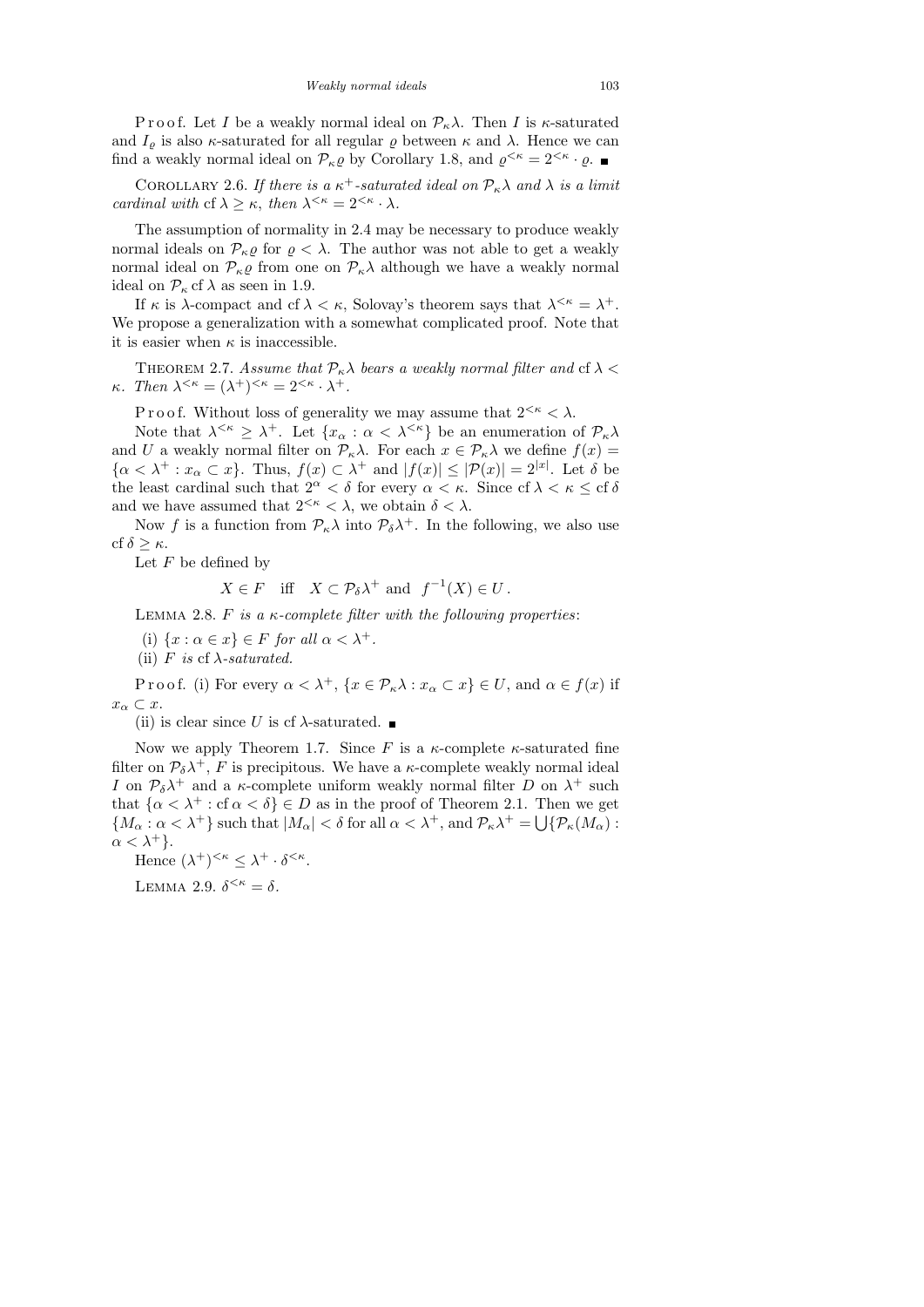Proof.  $\delta = 2^{<\kappa}$  or  $(2^{<\kappa})^+$ . If  $\delta = 2^{<\kappa}$ , then  $\delta^{<\kappa} = (2^{<\kappa})^{<\kappa} = 2^{<\kappa} = \delta$ . **Otherwise** 

$$
\delta^{<\kappa} = ((2^{\kappa})^+)^{<\kappa} = (2^{\kappa})^{\kappa} \cdot (2^{\kappa})^+ = 2^{\kappa} \cdot (2^{\kappa})^+ = (2^{\kappa})^+ = \delta \cdot \blacksquare
$$

Now  $\lambda^{<\kappa} \leq (\lambda^+)^{<\kappa} = \delta^{<\kappa} \cdot \lambda^+ = \delta \cdot \lambda^+ = \lambda^+$ . The proof of Theorem 2.7 is complete.

OPEN QUESTION. Can one compute  $\lambda^{\leq \kappa}$  if  $\kappa < \text{cf } \lambda < \lambda$  and there exists a weakly normal filter on  $\mathcal{P}_{\kappa}\lambda$ ?

Finally, we consider, normal  $\lambda^+$ -saturated ideals. Before stating the theorem, we need a definition and a lemma.

DEFINITION. Let  $\kappa \leq \mu \leq \nu$ . An ideal I on  $\mathcal{P}_{\kappa} \nu$  is  $\mu$ -normal if I is closed under diagonal unions of  $\lt \mu$ -sequences, that is, if  $\{X_\alpha : \alpha \lt \eta \lt \mu\} \subset I$ , then  $\nabla\{X_\alpha:\alpha<\eta\}=\{x\in\mathcal{P}_\kappa\nu:\exists\alpha\in x\,(x\in X_\alpha)\}\in I.$ 

Let  $\eta(\mu)$  be the least cardinal  $\geq \mu$ . ( $\mu$  is not necessarily a cardinal.)

LEMMA 2.10. Assume that  $\kappa \leq cf \delta \leq \delta \leq cf \nu$  and  $\eta(\mu) \leq cf \nu$ . Every  $\kappa$ complete, fine,  $\eta(\mu)$ -saturated,  $\mu$ -normal ideal on  $\mathcal{P}_{\delta} \nu$  is precipitous. Hence, if such an ideal exists, then there is a weakly normal ideal on  $P_{\delta} \nu$ .

P r o o f. It suffices to show such an ideal  $I$  has the disjointing property. Let  $\{X_\alpha : \alpha < \gamma\}$  be an almost disjoint family. We may assume  $\gamma \leq \mu$  and  $X_{\alpha} \subset {\alpha}$  for all  $\alpha < \gamma$ . Set  $Y_{\alpha} = X_{\alpha} - \nabla \{X_{\xi} \cap X_{\alpha} : \xi < \alpha\}$ . Since  $\alpha < \mu$ and I is  $\mu$ -normal,  $Y_{\alpha}$  is also in  $I^+$ . It is routine to show that  $\{Y_{\alpha} : \alpha < \gamma\}$ is a pairwise disjoint family and  $(Y_{\alpha}-X_{\alpha})\cup (X_{\alpha}-Y_{\alpha})\in I$ .

LEMMA 2.11. Suppose that  $\lambda < \lambda^{\leq \kappa}$  and  $\delta$  is the least cardinal such that  $\delta > 2^{\alpha}$  for all  $\alpha < \kappa$ . If there is a normal  $\lambda^+$ -saturated ideal on  $\mathcal{P}_\kappa \lambda$ , then there is a  $\kappa$ -complete,  $(\lambda + 1)$ -normal,  $\lambda^+$ -saturated, fine ideal on  $\mathcal{P}_{\delta}\lambda^+$ .

P r o o f. Let  $\{x_{\alpha} : \lambda \leq \alpha < \lambda^{<\kappa}\}\)$  be an enumeration of  $\mathcal{P}_{\kappa}\lambda$  and  $f(x) =$  $x \cup \{\alpha < \lambda^+ : x_\alpha \subset x\}$  for  $x \in \mathcal{P}_\kappa \lambda$ . By our assumption  $|f(x)| \leq 2^{|x|} < \delta$ . Hence  $f: \mathcal{P}_{\kappa} \lambda \to \mathcal{P}_{\delta} \lambda^{+}$ .

Suppose that I is a normal  $\lambda^+$ -saturated ideal on  $\mathcal{P}_{\kappa}\lambda$  and define J by  $X \in J$  iff  $X \subset \mathcal{P}_{\delta} \lambda^+$  and  $f^{-1}(X) \in I$ . Since  $f^{-1}(\mathcal{P}_{\delta} \lambda^+) = \mathcal{P}_{\kappa} \lambda$ , J is a proper  $\kappa$ -complete  $\lambda^+$ -saturated ideal on  $\mathcal{P}_{\delta}\lambda^+$ .

If  $\alpha < \lambda$ , then  $\{x \in \mathcal{P}_{\kappa}\lambda : \alpha \in x\} \in I^*$ . For  $\lambda \leq \alpha < \lambda^+$ ,  $\{x : x_{\alpha} \subset x\}$  is also in  $I^*$ . Hence  $\{x : \alpha \in f(x)\} \in I^*$  for all  $\alpha < \lambda^+$ , which shows J is fine. Suppose that  $\{X_\alpha : \alpha < \lambda\} \subset J$  and  $X = \nabla \{X_\alpha : \alpha < \lambda\}$ . Then

 $f^{-1}(X) = \{x : f(x) \in X_\alpha \text{ for some } \alpha \in f(x)\}\$  $=\{x: f(x)\in X_\alpha \text{ for some } \alpha\in f(x)\cap \lambda\}$  $=\{x: f(x)\in X_\alpha \text{ for some } \alpha\in x\}=\nabla\{f^{-1}(X_\alpha): \alpha<\lambda\}\in I.$ 

Thus J is  $(\lambda + 1)$ -normal.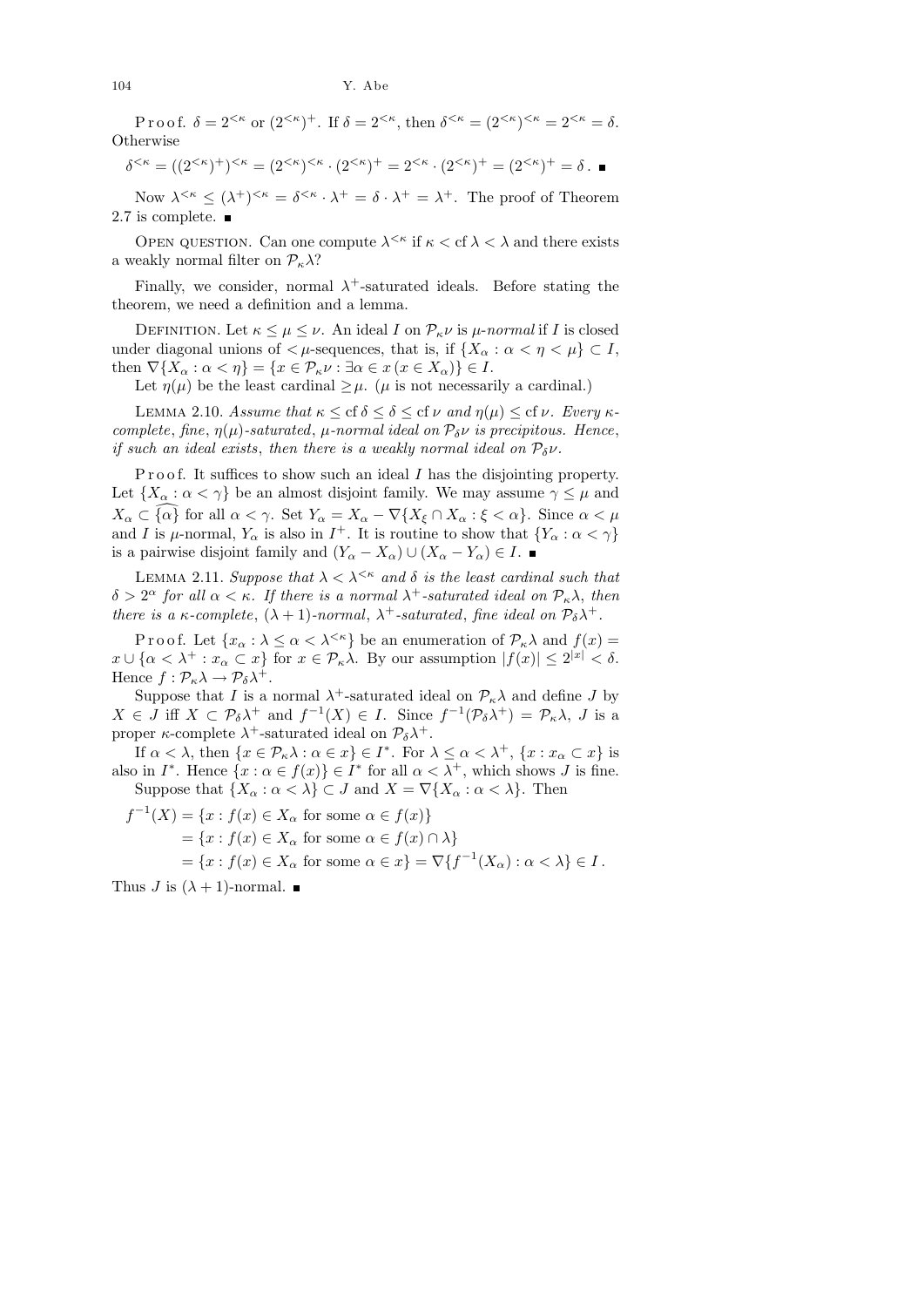THEOREM 2.12. If  $\mathcal{P}_{\kappa}\lambda$  carries a normal  $\lambda^+$ -saturated ideal, then  $\lambda^{\leq \kappa} \leq$  $(\lambda^+)^{<\kappa} = 2^{<\kappa} \cdot \lambda^+.$ 

P r o o f. Without loss of generality, we may assume that  $2^{< \kappa} < \lambda < \lambda^{< \kappa}$ . By Lemma 2.11, there is a  $\lambda^+$ -saturated  $\kappa$ -complete  $(\lambda + 1)$ -normal ideal on  $\mathcal{P}_{\delta}\lambda^+$  with  $\kappa \leq \text{cf } \delta \leq \lambda^+$ . Using Lemma 2.10, we conclude that there is a  $\kappa$ -complete weakly normal ideal on  $\mathcal{P}_{\delta}\lambda^{+}$ .

Note that  $\delta^{<\kappa} = \delta$ . As an easy application of the  $\mathcal{P}_\kappa \lambda^+$  case, we have  $(\lambda^+)^{<\kappa} = \lambda^+ \cdot \delta^{<\kappa} = \lambda^+$ . Hence  $\lambda^{<\kappa} \leq 2^{<\kappa} \cdot \lambda^+$ .

COROLLARY 2.13. If cf  $\lambda < \kappa$  and there is a normal  $\lambda$ -saturated ideal on  $\mathcal{P}_{\kappa}\lambda$ , then  $\lambda^{\leq \kappa} = 2^{\leq \kappa} \cdot \lambda^+$ .

Note that Matsubara [8] already proved a somewhat stronger form of our theorem: If  $\mathcal{P}_{\kappa}\lambda$  carries a normal  $\lambda^+$ -saturated ideal and GCH holds below κ, then  $2^{\lambda} = \lambda^+$ . Furthermore, if this ideal is  $\lambda$ -saturated, then  $2^{<\lambda} = \lambda$ .

With these results, we consider the singular cardinal hypothesis (SCH): if  $2^{\text{cf } \tau} < \tau$ , then  $\tau^{\text{cf } \tau} = \tau^+$ .

Solovay's result [14] is: SCH holds above a strongly compact cardinal. We prove SCH holds in some interval under the existence of weakly normal ideals on  $\mathcal{P}_{\kappa}\lambda$ .

THEOREM 2.14. (i) If  $\mathcal{P}_{\kappa}\lambda$  carries a normal *η*-saturated ideal and  $\eta < \lambda$ , then SCH holds between  $2^{<\kappa} \cdot \eta$  and  $\lambda$ .

(ii) If there is a  $\kappa^+$ -saturated ideal on  $\mathcal{P}_k \lambda$ , then SCH holds between  $2^{<\kappa}$ and  $\lambda$ .

(iii) If cf  $\lambda \leq \kappa$  and there exists a weakly normal ideal on  $\mathcal{P}_{\kappa}\lambda$ , then SCH holds between  $2^{<\kappa}$  and  $\lambda$ .

P r o o f. In any case, by Silver's results [12], we only have to know that  $\delta^{<\kappa} = \delta$  for every regular  $\delta$  in each interval.

(i) As we have already seen in Corollary 2.4, there is a normal  $\delta$ -saturated ideal on  $\mathcal{P}_{\kappa}\delta$ . So, Theorem 2.1 and Corollary 1.5 work.

(ii)  $\mathcal{P}_{\kappa}\delta$  also carries a  $\kappa^+$ -saturated ideal, and hence, by Corollary 1.8, a weakly normal ideal as well.

(iii) Here, every weakly normal ideal is cf  $\lambda$ -saturated and cf  $\lambda \leq \kappa$ . Thus, this is contained in (ii).  $\blacksquare$ 

Remark. It can also be shown that the combinatorial principle  $E_{\lambda}^{\eta}$  $\frac{1}{\lambda}$  fails for every regular  $\eta < \kappa$  if there is a weakly normal filter on  $\mathcal{P}_{\kappa}\lambda$  and  $\lambda$  is regular.

Another weakening of strong compactness which implies the failure of  $E^{\eta}_{\lambda}$  $\frac{n}{\lambda}$  has been found in Johnson [6].